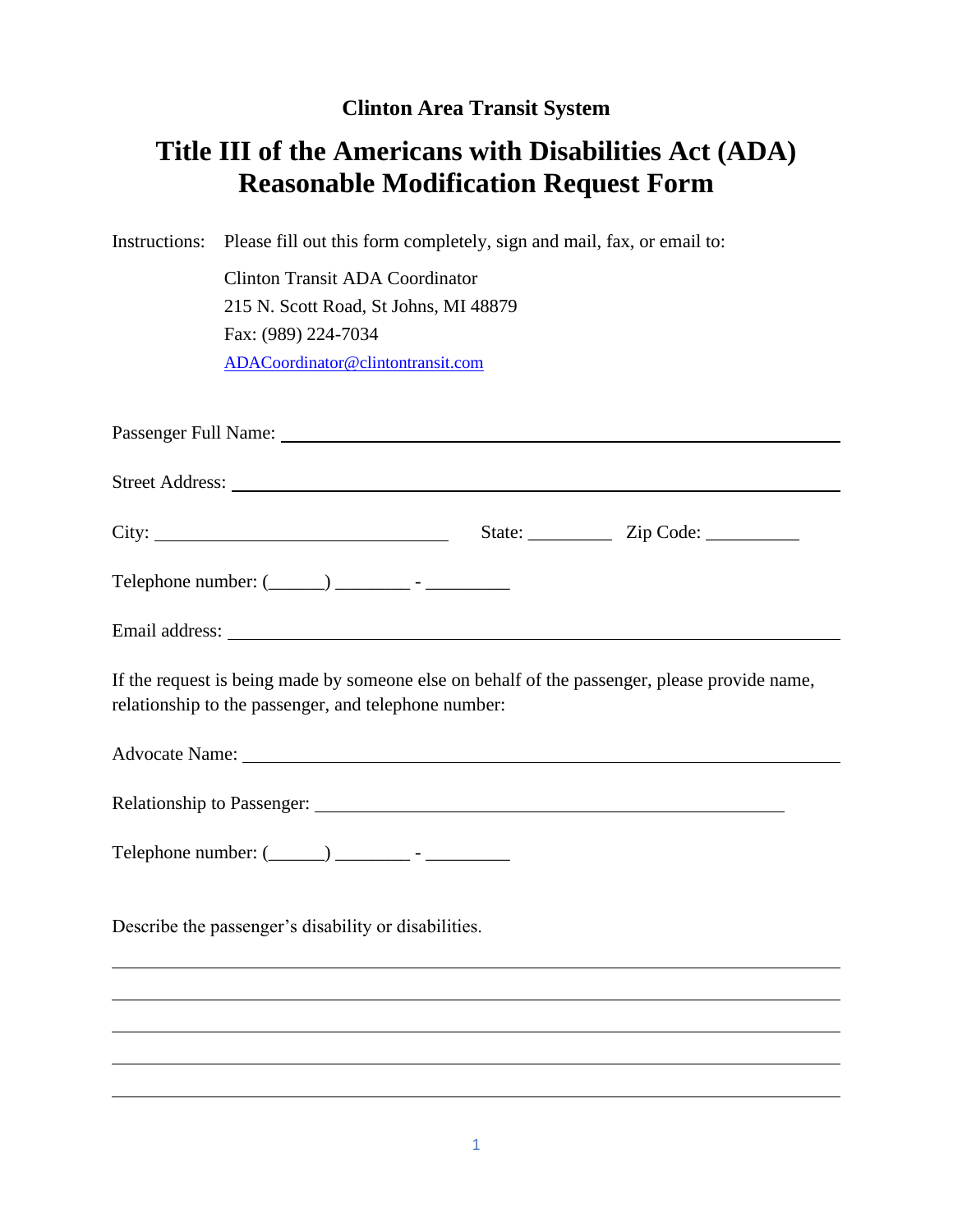Describe the service policy or program that may need to be modified to allow the passenger full access to the transit services provided.

How does the current service policy or program prevent the passenger from using the transit service or program?

Please describe the specific modification to the current policy/procedure that you are requesting.

How would you like Clinton Transit to respond to your request?

- $\Box$  In writing to the address listed on page 1
- $\Box$  By email to the email address listed on page 1